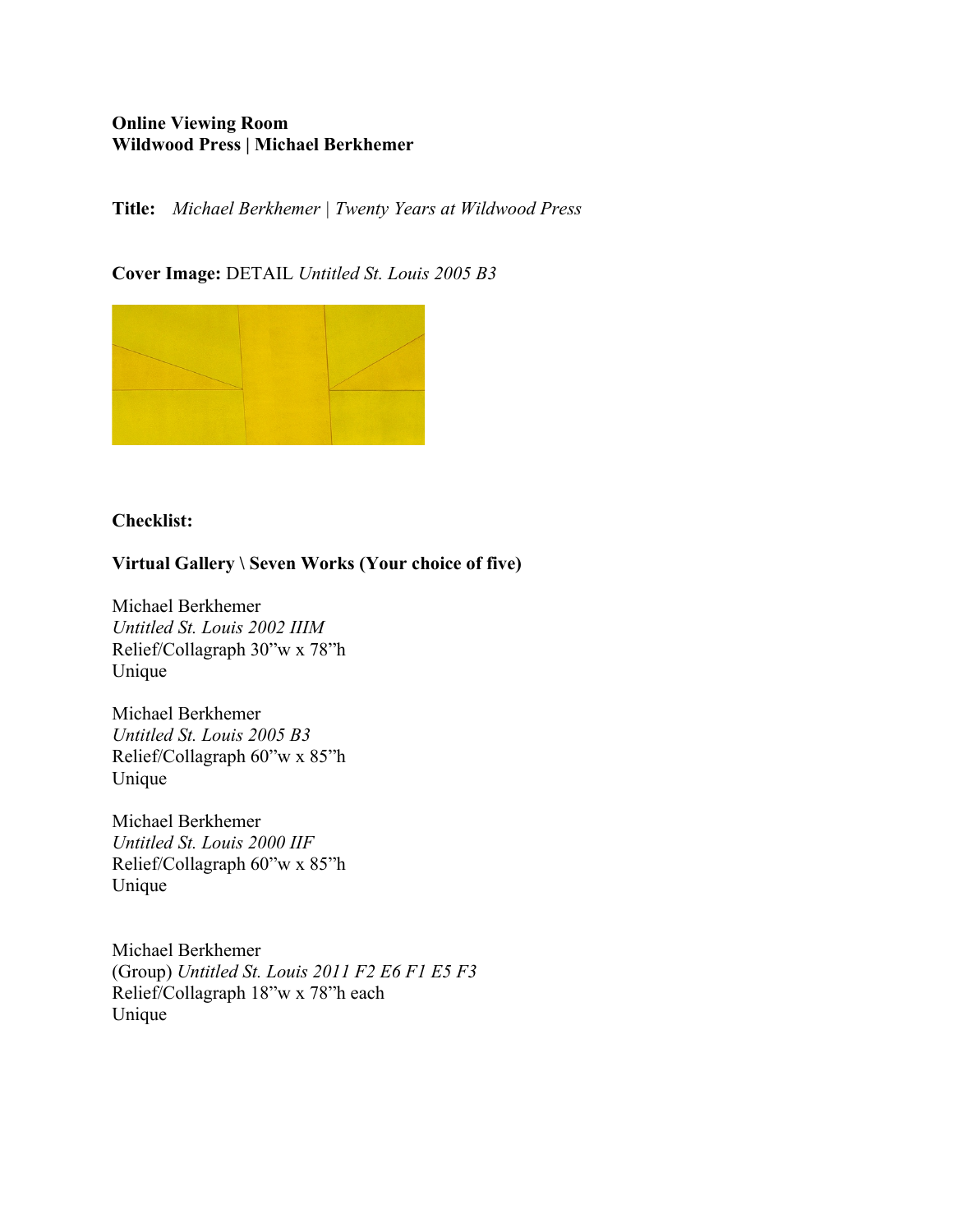Michael Berkhemer *Untitled St. Louis 2002 A6* Relief/Collagraph 60"w x 85"h Unique

Michael Berkhemer *Untitled St. Louis 2005 K5* Relief/Collagraph 18"w x 78"h Unique

Michael Berkhemer *Untitled St. Louis 2005 D1* Relief/Collagraph 30"w x 78"h Unique

**Contact Email:** wildwoodpress@gmail.com

# **Exhibition Statement :**

When Michael Berkhemer, the elegant Dutch painter with his deceptively simple yet ultimately complex language of abstraction and color, arrived in St. Louis in 1999 to print with me, one thing was clear – we were going to need more ink and a strategy to get it on the plates in way never seen before. House paint rollers seemed to be in order—dozens of them. And what thirty, forty pounds of ink in five days? This was not printing for the faint of heart—wet on wet, sliding plates, and paper so big and heavy with ink that Michael's subsequent visits to Wildwood Press would be forever known as the Big Paper Rodeo.

In order to keep up with Michael's ambition, the studio continues to be a place of invention. In 2000, Michael's iconic ellipse gave rise to our use of laser-cut steel plates—now a studio staple. In 2002 and 2005 his puzzle plates became more complicated and we honed our skills in cutting and acrobatic placement with each visit.

Above all, Michael's finished work—his layer upon layer of color, the reveal/the sliver of light beside a deep pool of a shape and hue, and his intense concern with the center heightened by his purposeful disregard of the margin—confirms his self-proclaimed place as a painter who prints.

*Maryanne Ellison Simmons*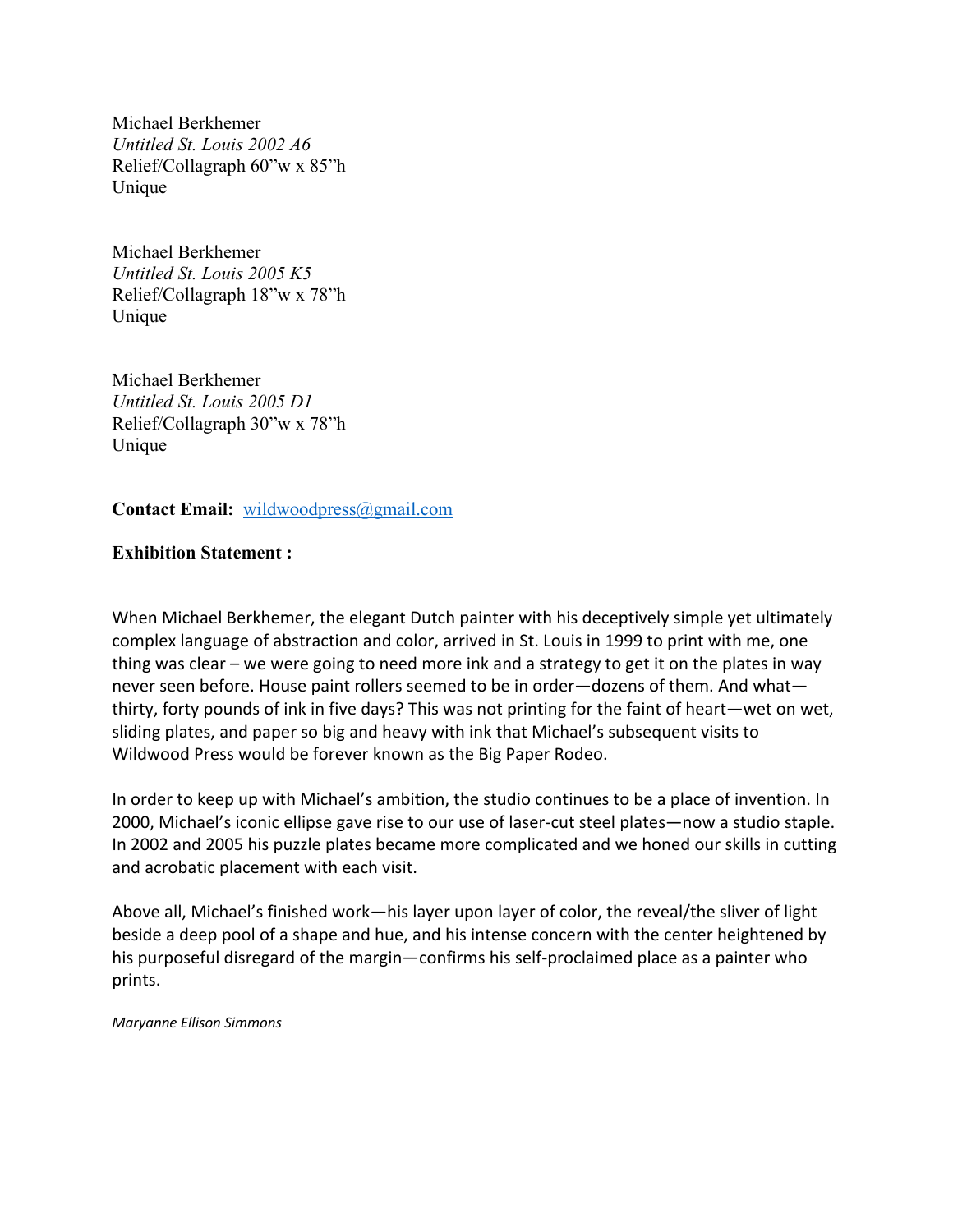#### **Artist Statements :**

*"It's all about art. My work originates in the tradition of soberness and purity which has characterized Dutch painting for centuries. Using a variety of techniques and working with a range of materials I strive for a balance between form and colour, reason and emotion. In the process, I seek to distill the impact of the visual imagery that surrounds us."*

Michael Berkhemer Michaelberkhemer.com

*"Choosing a color or combination of colors is a completely instinctive process to me – there are no rules, no laws, no program."*

From "An Interview with Michael Berkhemer" by John Klein, Visiting Associated Professor of Art History at Washington University in St. Louis 2007

#### **Curator Statement :**

*At the moment of printing Berkhemer allows chance and momentary impulses to participate just as he does when painting. A flat surface is rarely absolutely perfect, tiny spatters of ink appear on the margins of the paper, and a shape can shift slightly in the second round of printing to reveal a sliver of the ink layer underneath. Such "accidents" represent a level of freedom that the artist welcomes within the boundaries he has set himself. They also reflect his intention to emphasize the process that is underlying the creation of each work.* 

Connie Homburg, Independent Curator From I am not a Printmaker, I Am a Painter Who Makes Prints

#### **Contextual Images:**

- 1. Berkhemer 2000 Studio Maryanne at Press II Series
- 2. Michael Berkhemer 2002 Signing
- 3. Michael Berkhemer 2011 in Studio

#### **Installation Images:**

- 1. Berkhemer Works in Progress 2002- INSTALLATION #3
- 2. Berkhemer 2005 Works in Progress Installation #1
- 3. Berkhemer Group Collection/John Burroughs School St. Louis Installation #2